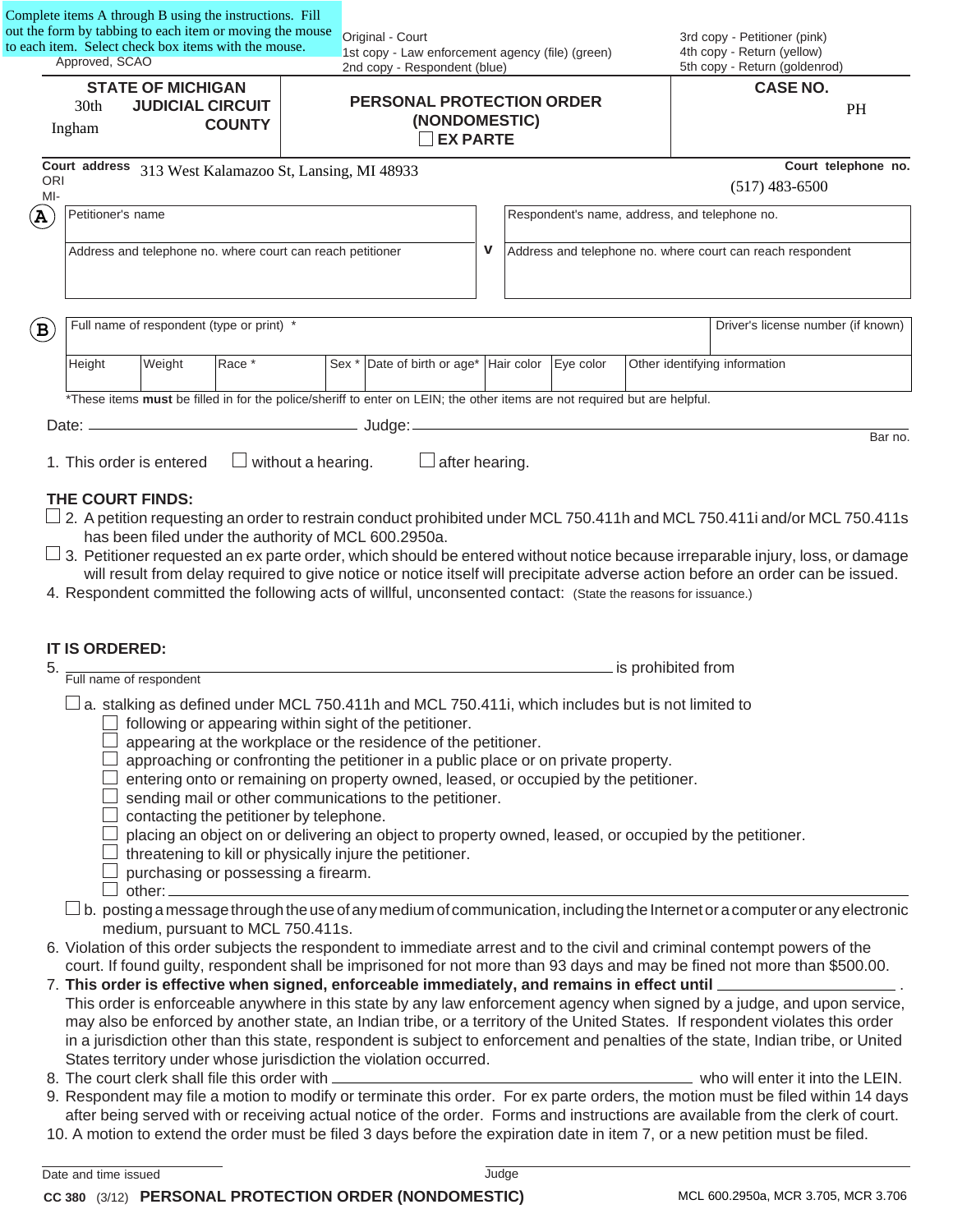**PROOF OF SERVICE**

**TO PROCESS SERVER:** You must serve the personal protection order and file proof of service with the court clerk. If you are unable to complete service, you must return this original and all copies to the court clerk.

### **CERTIFICATE / AFFIDAVIT OF SERVICE / NONSERVICE**

**OR**

| $\Box$ OFFICER CERTIFICATE                                        |
|-------------------------------------------------------------------|
| I certify that I am a sheriff, deputy sheriff, bailiff, appointed |
| court officer, or attorney for a party (MCR 2.104[A][2]), and     |

**CORPIFICATE AFFIDAVIT OF PROCESS SERVER** Being first duly sworn, I state that I am a legally competent adult who is **not** a party or an officer of a corporate party, and that: (notarization required)

### $\Box$  I served a copy of the personal protection order by

that: (notarization not required)

 $\Box$  personal service on:  $\Box$  registered mail, delivery restricted to the respondent (return receipt attached) on:

| Name of respondent     | Complete address of service | Day, date, time |
|------------------------|-----------------------------|-----------------|
| Law enforcement agency | Complete address of service | Day, date, time |

 $\Box$  I have personally attempted to serve a copy of the personal protection order on the following respondent and have been unable to complete service.

| Respondent's name | Complete address of service |
|-------------------|-----------------------------|
|                   |                             |

#### I declare that the statements above are true to the best of my information, knowledge, and belief.

| Service fee                                                    | Miles traveled Fee |      |                                                                                                                   | Signature                        |                   |
|----------------------------------------------------------------|--------------------|------|-------------------------------------------------------------------------------------------------------------------|----------------------------------|-------------------|
| \$                                                             |                    | \$   |                                                                                                                   | Name (type or print)             |                   |
| Incorrect address fee                                          | Miles traveled Fee |      | <b>TOTAL FEE</b>                                                                                                  |                                  |                   |
| \$                                                             |                    | \$   | Φ                                                                                                                 | Title                            |                   |
| Subscribed and sworn to before me on                           |                    | Date |                                                                                                                   | Ingham                           | County, Michigan. |
| My commission expires: $\frac{1}{\text{Date}}$<br>- Signature: |                    |      |                                                                                                                   | Deputy court clerk/Notary public |                   |
| Notary public, State of Michigan, County of                    |                    |      |                                                                                                                   |                                  |                   |
|                                                                |                    |      | <b>ACKNOWLEDGMENT OF SERVICE</b><br>I acknowledge that I have received a copy of the personal protection order on | Day, date, time                  |                   |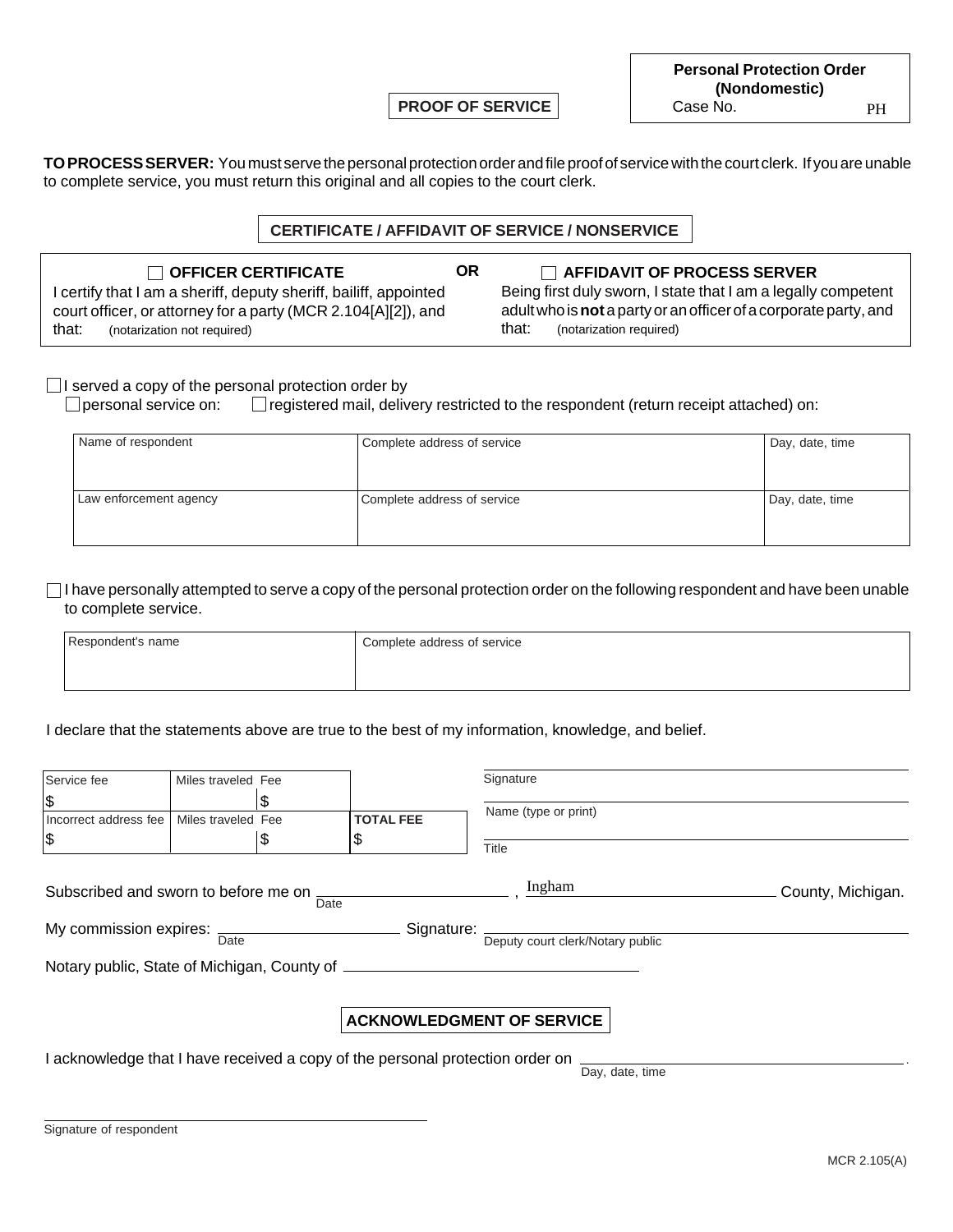## **Form CC 380**

# **PERSONAL PROTECTION ORDER (NONDOMESTIC)**

**Use this form** if you filled out form CC 377, Petition for Personal Protection Order (Nondomestic).